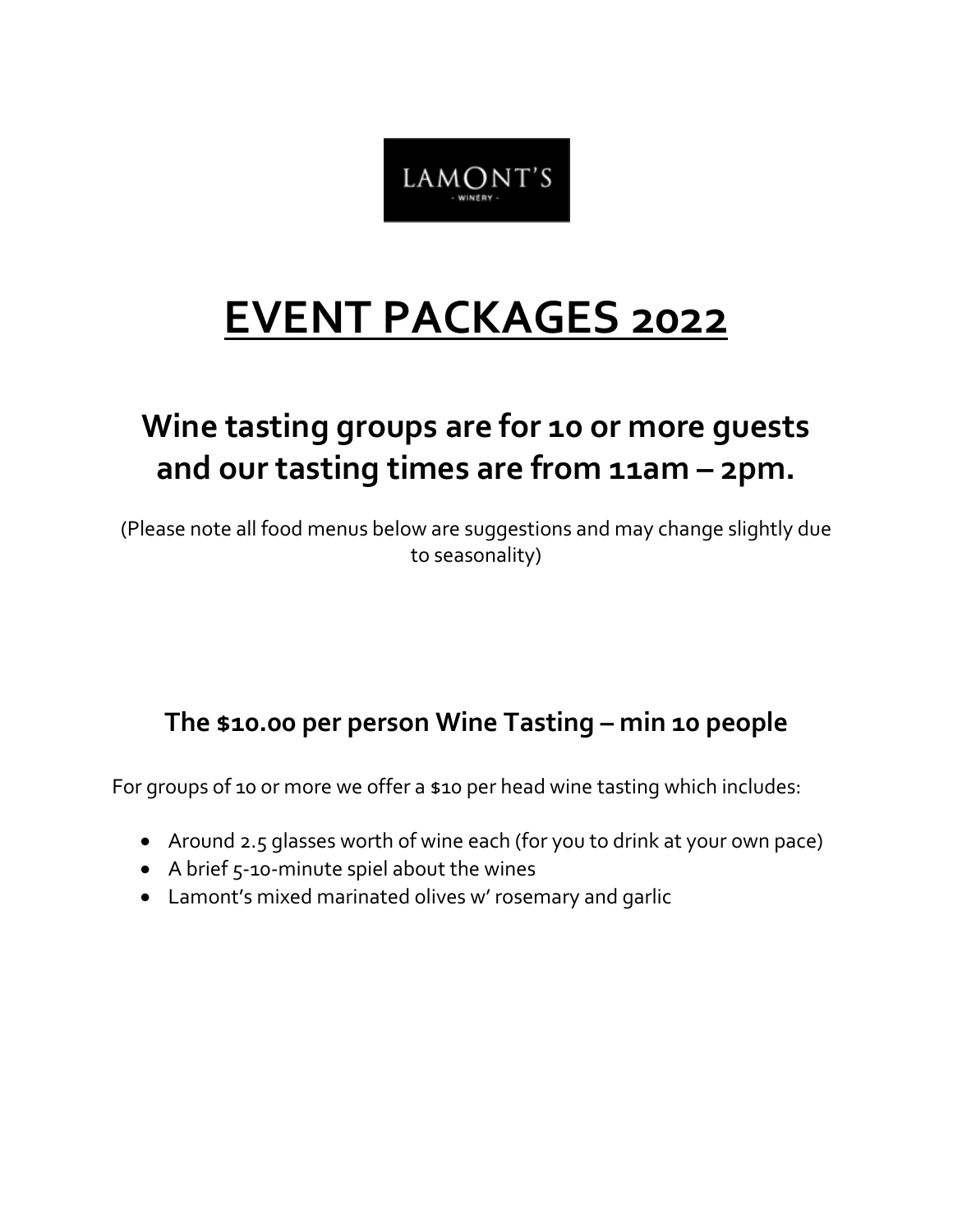

### **The \$25.00 Wine Tasting & Nibbles Package – 10 guests or more.**

### **Includes:**

**\$10 a head wine tasting (as above)**

**Plus:**

Baguette, balsamic & EVOO Marinated mixed olives w' rosemary and garlic Triple cream brie, Swan Valley honey, baguette Local mature cheddar, quince, baguette Twice cooked straight cut chips, truffle salt